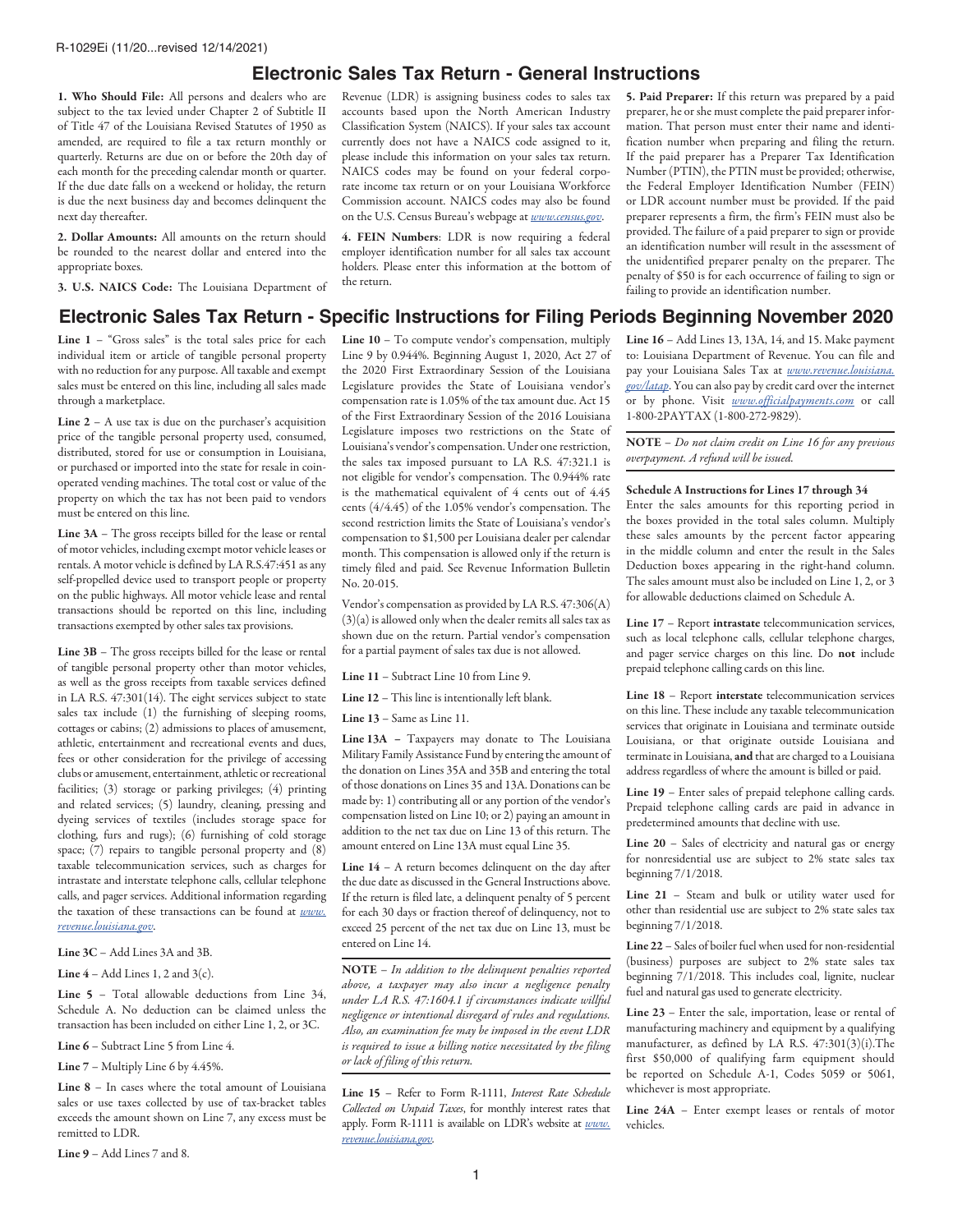#### R-1029Ei (11/20...revised 12/14/2021)

Line 24B - Enter sales to U.S. government, State of Louisiana, or any parish and municipal government or to any agency, board, commission or instrumentality of federal, state or local governments.

Line 25 – Enter sales of prescription drugs.

Line 26 – Enter sales of food items for further preparation and consumption in the home.

Line 27 – Enter sales of electricity, natural gas, bulk water, butane, propane, and other residential heating fuels to residential customers. Do not include sales to business, commercial, or governmental customers. See Revenue Information Bulletins 02-020 and 04-015 for additional information.

Line 28 – Enter sales of tangible personal property delivered or shipped to customers outside the territorial boundaries of Louisiana by common carrier or your owned or leased vehicles.

Line 29 – The gross sales of tangible personal property for resale are exempt from the payment of sales tax, provided the purchaser furnishes a valid exemption certificate indicating that the purchaser is entitled to purchase taxfree for resale purposes.

Line 30 – Enter cash discounts, sales returns and allowances.

Line 31 – Enter sales of tangible personal property sold to lease/rental dealers for lease or rental in arm's length transactions. Lease/rental dealers must claim exemption using Form R-1344, *Purchases of Tangible Personal Property for Rent or Lease, Other than Motor Vehicles Sales Tax Exemption Certificate,* and must be registered to collect and remit sales taxes on all rental receipts. Sales to dealers who furnish an operator with the leased/rented property are not eligible for this exemption.

Line 32 – Enter sales of gasoline, diesel and motor fuels that road use (motor fuel) tax has been paid. Sales of these items for resale must be reported on Line 29.

Line 33 – Enter the amount from Schedule A-1, Line 21.

Line 34 – Add Lines 17 through 33 (Allowable Deduction Column). Enter the sum here and on Line 5. No item can be included as a deduction unless the item has been included on either Line 1, 2, or 3C.

Line 35A – Enter the amount of vendor's compensation that is to be donated to The Louisiana Military Family Assistance Fund. Line 35A cannot exceed Line 10.

Line  $35B$  – Enter any additional payment that is to be donated to The Louisiana Military Family Assistance Fund.

Line 35 Total – The total of Lines 35A and 35B must be entered on Line 13A on the front of the return.

## **Instructions for Schedule A-1**

#### NOTE: Sales codes are the same for the exemption in prior periods BUT the rate may have changed.

- 1. Enter your Louisiana Revenue Account number.
- 2. Enter the sales, purchases for use, leases, rentals or sales of services description, identifying code and the total dollar amount of transactions for the period in the appropriate spaces.

| <b>Schedule Number</b> | <b>Schedule Name</b>           | <b>State Sales Tax Rate</b> |
|------------------------|--------------------------------|-----------------------------|
| Schedule A-1           | Transactions subject to 0% tax | $0\%$                       |

- 3. Use one line for each different code or type of transaction for the reporting period.
- 4. In order to be exempted, the transaction must be included on Lines 1, 2 or 3 of the Louisiana General Sales Tax return.
- 5. Add all the lines in the schedule and enter on the TOTAL line of the schedule and on the appropriate line on Schedule A (Line 33) of the Louisiana General Sales Tax Return.

**Visit our web site at** *[www.revenue.louisiana.gov](http://www.revenue.louisiana.gov)* **for tax, registration, and filing information. For additional assistance, call, visit or write:**

Louisiana Department of Revenue P.O. Box 3138 Baton Rouge, LA 70821-3138 (855) 307-3893 [www.revenue.louisiana.gov/latap](http://www.revenue.louisiana.gov/latap)



You can also pay your Louisiana Sales Tax by credit card over the internet or by phone. Visit *[www.officialpayments.com](http://www.officialpayments.com)* or call 1-800-2PAYTAX (1-800-272-9829).

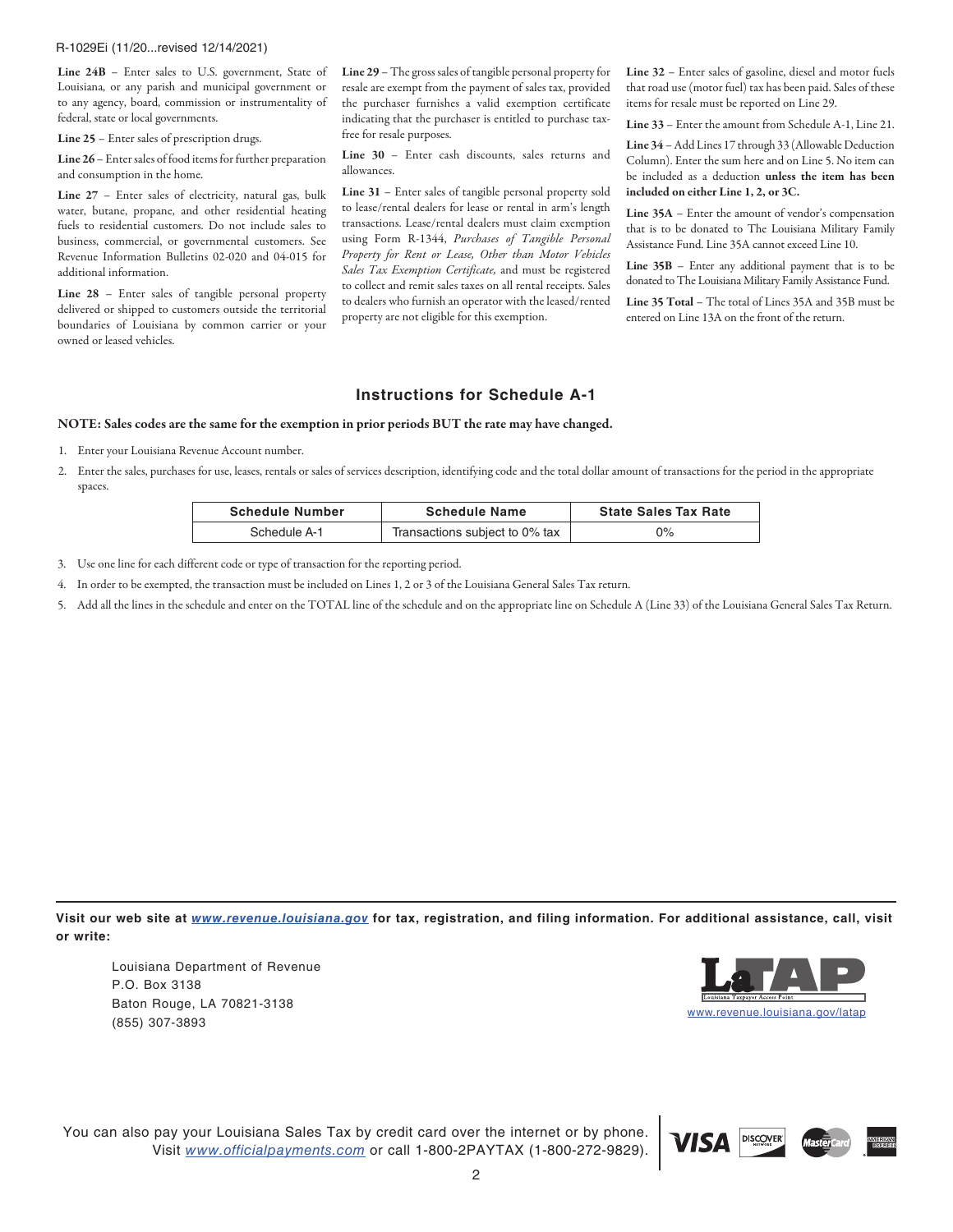| <b>SCHEDULE A-1</b><br>(Transactions subject to 0% tax)                     |                                                                                                                                                                                                                                                                                                                                                                                                                                                                                                                                                                                       |             |                          |
|-----------------------------------------------------------------------------|---------------------------------------------------------------------------------------------------------------------------------------------------------------------------------------------------------------------------------------------------------------------------------------------------------------------------------------------------------------------------------------------------------------------------------------------------------------------------------------------------------------------------------------------------------------------------------------|-------------|--------------------------|
| Louisiana<br><b>Revised Statute</b>                                         | <b>Description</b>                                                                                                                                                                                                                                                                                                                                                                                                                                                                                                                                                                    | Tax<br>Rate | <b>Exemption</b><br>Code |
|                                                                             | <b>Agricultural, Forestry and Fishing</b>                                                                                                                                                                                                                                                                                                                                                                                                                                                                                                                                             |             |                          |
| 47:301(16)(f)                                                               | Pharmaceuticals administered to livestock used for agricultural purchases. Must have approved Form<br>R-1091, Commercial Farmer Certification.                                                                                                                                                                                                                                                                                                                                                                                                                                        | 0%          | 1087                     |
| 47:305(A)(1)                                                                | The gross proceeds derived from the sale of livestock, poultry, and other farm products direct from<br>the farm provided that such sales are made directly by the producers.                                                                                                                                                                                                                                                                                                                                                                                                          | 0%          | 5000                     |
| 47:305(A)(2)                                                                | Gross proceeds derived from the sale of livestock at public sales sponsored by breeders' or registry<br>associations or livestock auction markets. Racehorses entered in races and claimed at any racing<br>meet held in Louisiana.                                                                                                                                                                                                                                                                                                                                                   | 0%          | 5001                     |
| 47:301(10)(e)<br>47:305(A)(3)<br>47:305(A)(4)(b)(i)<br>47:305(A)(4)(b)(iii) | Sales of raw agricultural commodities to be utilized in producing crops or animals for market.<br>Includes the sales of feed and feed additives sold for agricultural or commercial purposes.<br>Commercial purposes include purchasing, producing, or maintaining of animals including breeding<br>stock, for resale. The sale of feed for animals held for personal use are not exempt and are subject<br>to state sales tax. See Code 5004 for sales of feed and feed additives for business use. Must have<br>approved Form R-1091, Commercial Farmer Certification.              | 0%          | 5003                     |
| 47:305(A)(4)(b)(ii)                                                         | Sales of feed and feed additives for animals used for business purposes.                                                                                                                                                                                                                                                                                                                                                                                                                                                                                                              | 0%          | 5004                     |
| 47:305(A)(5)(a)                                                             | Sales of materials, supplies, equipment, fuel and related items other than vessels used in the<br>production and harvesting of crawfish.                                                                                                                                                                                                                                                                                                                                                                                                                                              | 0%          | 5005                     |
| 47:305(A)(5)(b)                                                             | Sales of bait and feed used in the production and harvesting of crawfish.                                                                                                                                                                                                                                                                                                                                                                                                                                                                                                             | 0%          | 5006                     |
| 47:305(A)(6)                                                                | Sales of materials, supplies, equipment, fuel, bait, and related items other than vessels used in the<br>production and harvesting of catfish.                                                                                                                                                                                                                                                                                                                                                                                                                                        | 0%          | 5007                     |
| 47:305(B)                                                                   | Farm products produced by farmers and used by the farmers and their families.                                                                                                                                                                                                                                                                                                                                                                                                                                                                                                         | 0%          | 5008                     |
| 47:305(D)(1)(f)<br>47:305.3                                                 | Sales of seeds, fertilizers and containers to farmers. Must have approved Form R-1091, Commercial<br>Farmer Certification.                                                                                                                                                                                                                                                                                                                                                                                                                                                            | 0%          | 5016                     |
| 47:305.8                                                                    | Sales of pesticides to be used for agricultural purposes. Must have approved Form R-1091,<br><b>Commercial Farmer Certification.</b>                                                                                                                                                                                                                                                                                                                                                                                                                                                  | 0%          | 5040                     |
| 47:305.20                                                                   | Purchases of fishing boats, supplies, fuel, lubricants, and repairs for the boats by licensed<br>commercial fishermen.                                                                                                                                                                                                                                                                                                                                                                                                                                                                | 0%          | 5057                     |
| 47:301(13)(c)<br>47:305.25(A)(1-2)<br>47:305.25(A)(3)                       | First \$50,000 of sales price of new farm equipment used in poultry production. First \$50,000 of<br>the sales price of certain rubber-tired farm tractors, cane harvesters, cane loaders, cotton pickers,<br>combines, hay balers, and attachments and sprayers. Includes clippers, cultivators, discs, plows,<br>spreaders, irrigation wells, drives, motors, and equipment. Must qualify as a commercial farmer under<br>LA R.S. 47:305.25. Amounts over \$50,000 should be reported on line 23 of Schedule A. Must have<br>approved Form R-1091, Commercial Farmer Certification. | $0\%$       | 5059                     |
| 47:305.25(A)(4)<br>47:305.25(A)(5)                                          | First \$50,000 of the sales price of other farm implements and equipment used for agricultural pur-<br>poses in the production of food and fiber and on the farm facilities used to dry or store grain or any<br>materials used to construct such on the farm facilities. Must qualify as a commercial farmer under<br>LA R.S. 47:305.25. Amounts over \$50,000 should be reported on line 23 of Schedule A. Must have<br>approved Form R-1091, Commercial Farmer Certification.                                                                                                      | 0%          | 5061                     |
| 47:305.37                                                                   | Sales of diesel fuel, butane, propane, or other liquefied petroleum gases to farmers. Must have<br>approved Form R-1091, Commercial Farmer Certification.                                                                                                                                                                                                                                                                                                                                                                                                                             | $0\%$       | 5067                     |
| 47:305.25(A)(6)<br>47:305.63                                                | Sales of polyroll tubing for commercial farm irrigation. Must have approved Form R-1091,<br>Commercial Farmer Certification.                                                                                                                                                                                                                                                                                                                                                                                                                                                          | 0%          | 5095                     |
| 47:305.24                                                                   | Purchases of feed, seed, and fertilizer by student farmers as provided in LA R.S. 47:305.24. Must<br>have approved Form R-1098, Student Farmers Certification.                                                                                                                                                                                                                                                                                                                                                                                                                        | 0%          | 5107                     |
|                                                                             | General                                                                                                                                                                                                                                                                                                                                                                                                                                                                                                                                                                               |             |                          |
| 47:301(3)(a)<br>47:301(13)(a)                                               | Separately stated installation charges and separately stated labor charges for installation of tangible<br>personal property.                                                                                                                                                                                                                                                                                                                                                                                                                                                         | $0\%$       | 1002                     |
| 47:301(6)(b)                                                                | Room rentals gross proceeds from camp and retreat facilities owned and operated by nonprofit<br>organizations.                                                                                                                                                                                                                                                                                                                                                                                                                                                                        | 0%          | 1012                     |
| 47:301(6)(c)                                                                | Room rentals at certain homeless shelters. Room rental charge must be less than \$20/day.                                                                                                                                                                                                                                                                                                                                                                                                                                                                                             | 0%          | 1013                     |
| 47:301(7)(f)<br>47:301(10)(q)(ii)<br>47:301(18)(e)(ii)                      | Sales, leases, rentals and use of educational materials and equipment used for classroom instruction<br>to approved parochial and private and elementary and secondary schools.                                                                                                                                                                                                                                                                                                                                                                                                       | 0%          | 1018                     |
| 47:301(7)(g)<br>47:301(10)(r)<br>47:301(18)(f)                              | Sales, leases or rentals of tangible personal property by Boys State of Louisiana, Inc., and Girls<br>State of Louisiana, Inc.                                                                                                                                                                                                                                                                                                                                                                                                                                                        | 0%          | 1019                     |
| 47:301(8)(b)                                                                | Sales made to members of the Louisiana Assoc. of Independent Colleges and Universities.                                                                                                                                                                                                                                                                                                                                                                                                                                                                                               | 0%          | 1024                     |
| 47:301(8)(f)                                                                | Purchases or sales by approved nonprofit entities or charitable institutions that sell donated goods<br>and spend 75% or more of revenue providing job training, job placement, employment or other<br>support programs for people with workplace disabilities or disadvantages.                                                                                                                                                                                                                                                                                                      | 0%          | 1028                     |
| 47:301(10)(b)                                                               | Sales of tangible personal property through vending machines.                                                                                                                                                                                                                                                                                                                                                                                                                                                                                                                         | 0%          | 1031                     |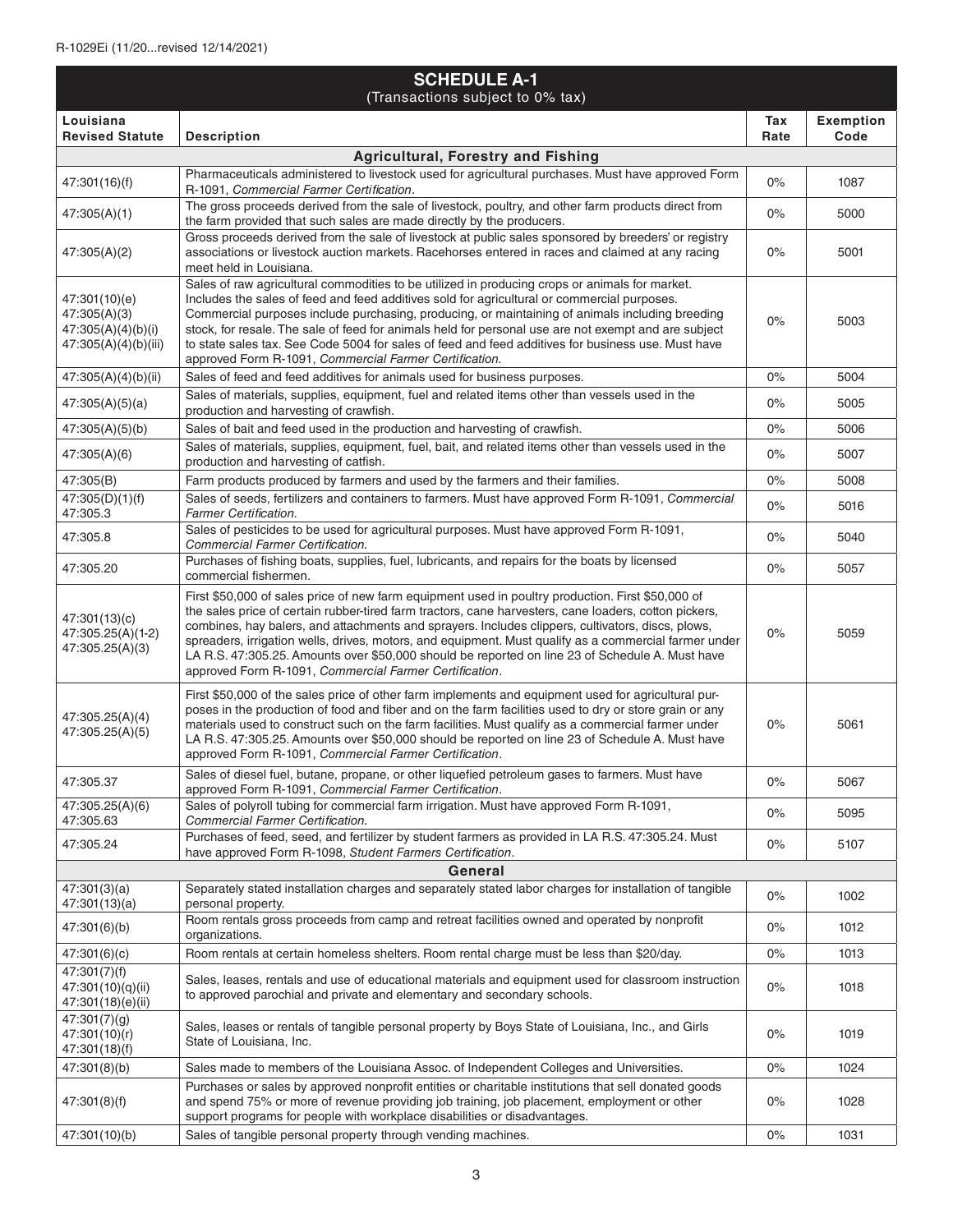|                                                                 | <b>SCHEDULE A-1</b> Continued<br>(Transactions subject to 0% tax)                                                                                                                                                                                                                    |             |                          |
|-----------------------------------------------------------------|--------------------------------------------------------------------------------------------------------------------------------------------------------------------------------------------------------------------------------------------------------------------------------------|-------------|--------------------------|
| Louisiana<br><b>Revised Statute</b>                             | <b>Description</b>                                                                                                                                                                                                                                                                   | Tax<br>Rate | <b>Exemption</b><br>Code |
|                                                                 | <b>General</b> (continued)                                                                                                                                                                                                                                                           |             |                          |
| 47:301(10)(c)(i)(aa)<br>47:301(18)(d)(i)                        | Sales of materials for further processing into articles of tangible personal property for sale at retail.                                                                                                                                                                            | $0\%$       | 1032                     |
| 47:301(10)(c)(ii)(bb)                                           | Isolated or occasional sales of tangible personal property.                                                                                                                                                                                                                          | $0\%$       | 1035                     |
| 47:301(10)(h)                                                   | Sales of food products by Girl Scouts, Boy Scouts, Big Brother and Big Sister Organizations.                                                                                                                                                                                         | 0%          | 1039                     |
| 47:301(10)(j)<br>47:301(18)(a)(i)                               | Purchases of tangible personal property by food banks. Includes donations of food by retail dealers.<br>See RIB 16-026 for additional information.                                                                                                                                   | $0\%$       | 1041                     |
| 47:301(10)(o)                                                   | Sales or purchases of fire-fighting equipment by volunteer fire departments or public fire departments.                                                                                                                                                                              | 0%          | 1046                     |
| 47:301(10)(q)(i)<br>47:301(18)(e)(i)                            | Sales by approved parochial and private elementary and secondary schools.                                                                                                                                                                                                            | $0\%$       | 1048                     |
| 47:301(10(s)<br>47:301(13)(f)<br>47:301(14)(j)<br>47:301(18)(g) | Funeral directing services. Nontaxable service.                                                                                                                                                                                                                                      | 0%          | 1050                     |
| 47:301(10)(aa)(i)                                               | Purchase of toys to donate to children by nonprofit organizations exempt from federal taxation under<br>IRC 501(c)(3).                                                                                                                                                               | 0%          | 1055                     |
| 47:301(10)(cc)                                                  | Purchase of textbooks and course-related software by certain private postsecondary academic<br>institutions.                                                                                                                                                                         | 0%          | 1057                     |
| 47:301(10)(ff)<br>47:305.14(A)(4)                               | Sales of tangible personal property by the Military Department which occur on military installations.<br>Includes sales by thrift shops located on military installations.                                                                                                           | 0%          | 1060                     |
| 47:301(13)(a)<br>47:305(C)                                      | Market value of a like item traded in on a sale of tangible personal property.                                                                                                                                                                                                       | $0\%$       | 1063                     |
| 47:301(3)(a)<br>47:301(13)(a)                                   | Separately stated finance charges and service charges.                                                                                                                                                                                                                               | $0\%$       | 1064                     |
| 47:301(14)(b)(i)(aa)                                            | Admission charges to athletic events of colleges and universities, if qualifying under LA R.S. 39:467<br>or LA R.S. 39:468.                                                                                                                                                          | $0\%$       | 1073                     |
| 47:301(14)(b)(iv)                                               | Admissions to camp and retreat facilities owned and operated by nonprofit organizations.                                                                                                                                                                                             | $0\%$       | 1076                     |
| 47:301(14)(g)(i)(bb)                                            | Repairs performed in Louisiana when the repaired property is delivered out of state.                                                                                                                                                                                                 | 0%          | 1077                     |
| 47:301(16)(b)(i)                                                | Stocks, bonds, notes or other obligations and securities. Nontaxable intangible property.                                                                                                                                                                                            | 0%          | 1082                     |
| 47:301(16)(b)(ii)                                               | Qualifying sales of gold, silver, or numismatic coins, or platinum, gold or silver bullion.                                                                                                                                                                                          | 0%          | 1083                     |
| 47:301(16)(b)(iii)                                              | Proprietary geophysical survey information or geophysical data analysis furnished under a restricted<br>use agreement. Nontaxable service.                                                                                                                                           | $0\%$       | 1084                     |
| 47:301(16)(e)                                                   | Certain work products created by professionals licensed under Title 37 in the normal course of their<br>professional business. Work products that are duplicated without modification for sale to multiple<br>purchasers and sales of software are not included. Nontaxable service. | $0\%$       | 1086                     |
| 47:301(16)(g)                                                   | Used factory built homes and 54% of price of new factory built homes.                                                                                                                                                                                                                | $0\%$       | 1088                     |
| 47:301(16)(l)                                                   | Other constructions permanently attached to the ground.                                                                                                                                                                                                                              | $0\%$       | 1093                     |
| 47:301(10)(q)(ii)<br>47:301(18)(a)(i)                           | Sale or donation to a Louisiana school that meets the definition in LA R.S. 17:236 or to a public or<br>recognized independent institution of higher education of property originally purchased for resale.                                                                          | $0\%$       | 1099                     |
| 47:301(14)                                                      | Separately stated transportation charges from the place of sale to the buyer's selected destination.                                                                                                                                                                                 | 0%          | 1114                     |
| 47:303(B)                                                       | Sales of motor vehicles subject to title and registration at OMV.                                                                                                                                                                                                                    | 0%          | 1115                     |
| 47:301(14)                                                      | Fees and licenses not subject to Louisiana General Sales Tax.                                                                                                                                                                                                                        | $0\%$       | 1116                     |
| 47:301(14)                                                      | Services not subject to Louisiana General Sales Tax (includes lottery sales, postage sales, consulting<br>fees, etc.).                                                                                                                                                               | $0\%$       | 1117                     |
| 47:301(14)(b)(i)                                                | Admission charges to athletic events and entertainment events of elementary and secondary schools.                                                                                                                                                                                   | $0\%$       | 1119                     |
| 47:301(14)(b)(i)                                                | Membership fees or dues of nonprofit or civic associations.                                                                                                                                                                                                                          | 0%          | 1120                     |
| 47:301(14)(g)(iv)                                               | Surface preparation, coating and painting of certain military or transport aircraft with an out-of-state<br>FAA registration address.                                                                                                                                                | $0\%$       | 1121                     |
| 47:305(D)(1)(i)                                                 | New boats, vessels or other water craft removed from stock or kept in inventory for use as<br>demonstrators.                                                                                                                                                                         | 0%          | 5020                     |
| 47:305(D)(1)(i)                                                 | Aircraft removed from stock or kept in inventory for use as demonstrators.                                                                                                                                                                                                           | 0%          | 5021                     |
| 47:305(D)(1)(u)                                                 | Adaptive driving equipment and motor vehicle modifications prescribed by a physician, licensed<br>chiropractor, or driver rehabilitation specialist licensed by the state.                                                                                                           | $0\%$       | 5029                     |
| 47:305(D)(2)                                                    | Sales of meals by certain educational institutions, medical facilities, mental institutions and<br>occasional meals furnished by educational, religious or medical organizations.                                                                                                    | 0%          | 5030                     |
| 47:305.6                                                        | Sales of admission tickets by Little Theater organizations.                                                                                                                                                                                                                          | $0\%$       | 5038                     |
| 47:305.7                                                        | Sales of tickets to musical performances of nonprofit musical organizations.                                                                                                                                                                                                         | 0%          | 5039                     |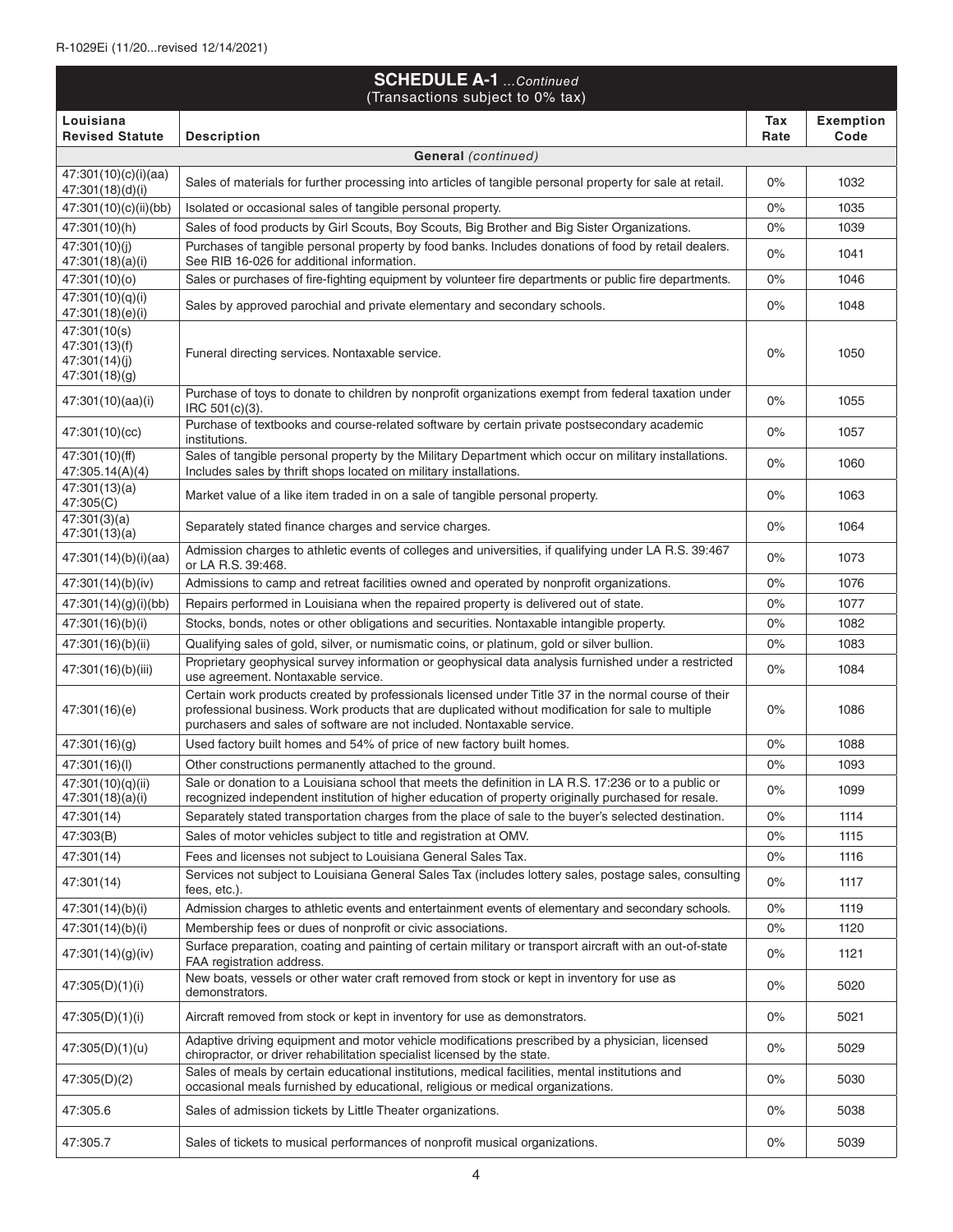| <b>SCHEDULE A-1</b> Continued<br>(Transactions subject to 0% tax) |                                                                                                                                                                                                                                                                                                                                                     |             |                          |
|-------------------------------------------------------------------|-----------------------------------------------------------------------------------------------------------------------------------------------------------------------------------------------------------------------------------------------------------------------------------------------------------------------------------------------------|-------------|--------------------------|
| Louisiana<br><b>Revised Statute</b>                               | <b>Description</b>                                                                                                                                                                                                                                                                                                                                  | Tax<br>Rate | <b>Exemption</b><br>Code |
|                                                                   | General (continued)                                                                                                                                                                                                                                                                                                                                 |             |                          |
| 47:305.10(B)(4)                                                   | Sales of motor boats purchased for exclusive use outside the state.                                                                                                                                                                                                                                                                                 | $0\%$       | 5043                     |
| 47:305.13                                                         | Sales of admissions to entertainment events sponsored by domestic nonprofit charitable, religious<br>and educational organizations.                                                                                                                                                                                                                 | 0%          | 5045                     |
| 47:305.14(A)(1)(a)                                                | Admissions, parking fees, and sales of tangible personal property at certain fund-raising events<br>sponsored by qualifying organizations.                                                                                                                                                                                                          | $0\%$       | 5046                     |
| 47:305.15                                                         | Sales and purchases by certain organizations that provide training for blind persons. Sales or<br>purchases made by blind vendors.                                                                                                                                                                                                                  | 0%          | 5052                     |
| 47:305.16                                                         | Cable television installation and repair services to immovable property.                                                                                                                                                                                                                                                                            | 0%          | 5053                     |
| 47:305.17                                                         | Receipts from coin-operated washing and drying machines in commercial laundromats.                                                                                                                                                                                                                                                                  | $0\%$       | 5054                     |
| 47:305.18                                                         | Sales of outside gate admissions and parking fees at fairs and festivals sponsored by nonprofit<br>organizations.                                                                                                                                                                                                                                   | $0\%$       | 5055                     |
| 47:305.38                                                         | Sales or purchases by sheltered workshops for persons or supported employment providers as defined<br>in LA R.S. 39:1604.4 for persons with intellectual disabilities licensed by the La. Dept. of Health.                                                                                                                                          | $0\%$       | 5068                     |
| 47:305.39                                                         | Purchase of butane, propane and liquefied petroleum gases for private residential consumption. See<br>RIB 16-021 for additional information.                                                                                                                                                                                                        | $0\%$       | 5069                     |
| 47:305.46                                                         | Purchases made with U.S. Dept. of Agriculture food stamp coupons and purchases made under the<br>Women, Infants, and Children's Program.                                                                                                                                                                                                            | $0\%$       | 5076                     |
| 47:305.74                                                         | Sales Tax Holiday for sales or purchases occurring during a statutorily declared sales tax holiday.                                                                                                                                                                                                                                                 | $0\%$       | 5088                     |
| 47:305.66                                                         | Sales to parish councils on aging.                                                                                                                                                                                                                                                                                                                  | 0%          | 5098                     |
| 47:302(D)                                                         | Advertising services rendered by advertising businesses including but not limited to advertising<br>agencies, design firms, and print and broadcast media. Does not include advertising items that are<br>mass-produced. Nontaxable Service.                                                                                                        | $0\%$       | 7009                     |
| 47:303.1                                                          | Sales to direct pay permit holders (DP numbers) or for hire carriers (FH numbers).                                                                                                                                                                                                                                                                  | 0%          | 7011                     |
| 47:340.1                                                          | Sales made through a marketplace and the sales tax was collected and remitted by a marketplace<br>facilitator. Gross sales made through marketplaces must be included on Line 1 of the sales tax<br>return.                                                                                                                                         | $0\%$       | 1122                     |
| 39:467                                                            | Sales in and admissions to the Mercedes-Benz Superdome, Smoothie King Center, The Shrine on<br>Airline and the Cajundome. Does not include sales of tangible personal property at trade shows or<br>similar events held in these arenas.                                                                                                            | $0\%$       | 7016                     |
| 39:468                                                            | Sales in and admissions to Rapides Parish Coliseum, SugArena, Lamar Dixon Center and certain<br>other public facilities not included in LA R.S. 39:467. Parish tax authorities must exempt event also for<br>the exemption to apply. Does not include sales of tangible personal property at trade shows or similar<br>events held in these arenas. | 0%          | 7017                     |
| 39:467                                                            | Fifty percent of the cost price of admission tickets to events other than athletic contests or large scale<br>bid-upon events which were not under contract on or before 9/1/2016, held in the Mercedes-Benz<br>Superdome, Smoothie King Center, The Shrine on Airline and the Cajundome.                                                           | $0\%$       | 7018                     |
| 39:468                                                            | Fifty percent of the cost price of admission tickets to events, other than athletic contests or large<br>scale bid-upon events which were not under contract on or before 9/1/2016, held in certain other<br>public facilities not included in LA R.S. 39:467.                                                                                      | $0\%$       | 7019                     |
|                                                                   | <b>Industry and Manufacturing</b>                                                                                                                                                                                                                                                                                                                   |             |                          |
| 47:301(3)(c)                                                      | Separately stated charges to install board roads for oilfield operators.                                                                                                                                                                                                                                                                            | $0\%$       | 1004                     |
| 47:301(3)(k)                                                      | Sales and purchases of tangible personal property consumed in the manufacturing process<br>(fuses, belts, felts, wires, conveyor belts, lubricants and motor oils) by logging, wood product and<br>paper manufacturers. Includes sales and purchases of repairs and maintenance of manufacturing<br>machinery and equipment.                        | $0\%$       | 1011                     |
| 47:301(7)(b)                                                      | Gross proceeds from rentals or leases of certain oilfield property for re-lease or re-rental.                                                                                                                                                                                                                                                       | $0\%$       | 1014                     |
| 47:301(7)(c)<br>47:301(14)(h)                                     | Rentals or leases of property to be used in the performance of a contract with the U.S. Department<br>of the Navy for the overhaul of a U.S. Navy vessel.                                                                                                                                                                                           | 0%          | 1015                     |
| 47:301(7)(k)                                                      | Lease or rental with an operator.                                                                                                                                                                                                                                                                                                                   | $0\%$       | 1022                     |
| 47:301(10)(c)(ii)(aa)                                             | Sales of electricity for chlor-alkali manufacturing processes.                                                                                                                                                                                                                                                                                      | 0%          | 1034                     |
| 47:301(14)(g)(iii)<br>47:305(I)                                   | Sales of labor, materials, services and supplies used for the repair, renovation, or conversion of<br>any drilling rig or machinery and equipment which become component parts of any drilling rig used<br>exclusively for the exploration or development of minerals in federal offshore area.                                                     | $0\%$       | 1078                     |
| 47:301(16)(o)                                                     | Sales or purchases of machinery and equipment by certain utilities with a NAICS sector code 22111,<br>electric power generation.                                                                                                                                                                                                                    | $0\%$       | 1096                     |
| 47:305.1                                                          | Sales and use of 50-ton vessels and new component parts and sales of certain materials and<br>services to vessels operating in foreign and interstate coastwise commerce.                                                                                                                                                                           | $0\%$       | 5035                     |
| 47:305.10                                                         | Property purchased for exclusive use outside the state (offshore).                                                                                                                                                                                                                                                                                  | 0%          | 5042                     |
| 47:305.19                                                         | Gross proceeds/receipts from the lease or rental of vessels for use in the federal offshore area in<br>mineral production or for providing services to those engaged in mineral production.                                                                                                                                                         | $0\%$       | 5056                     |